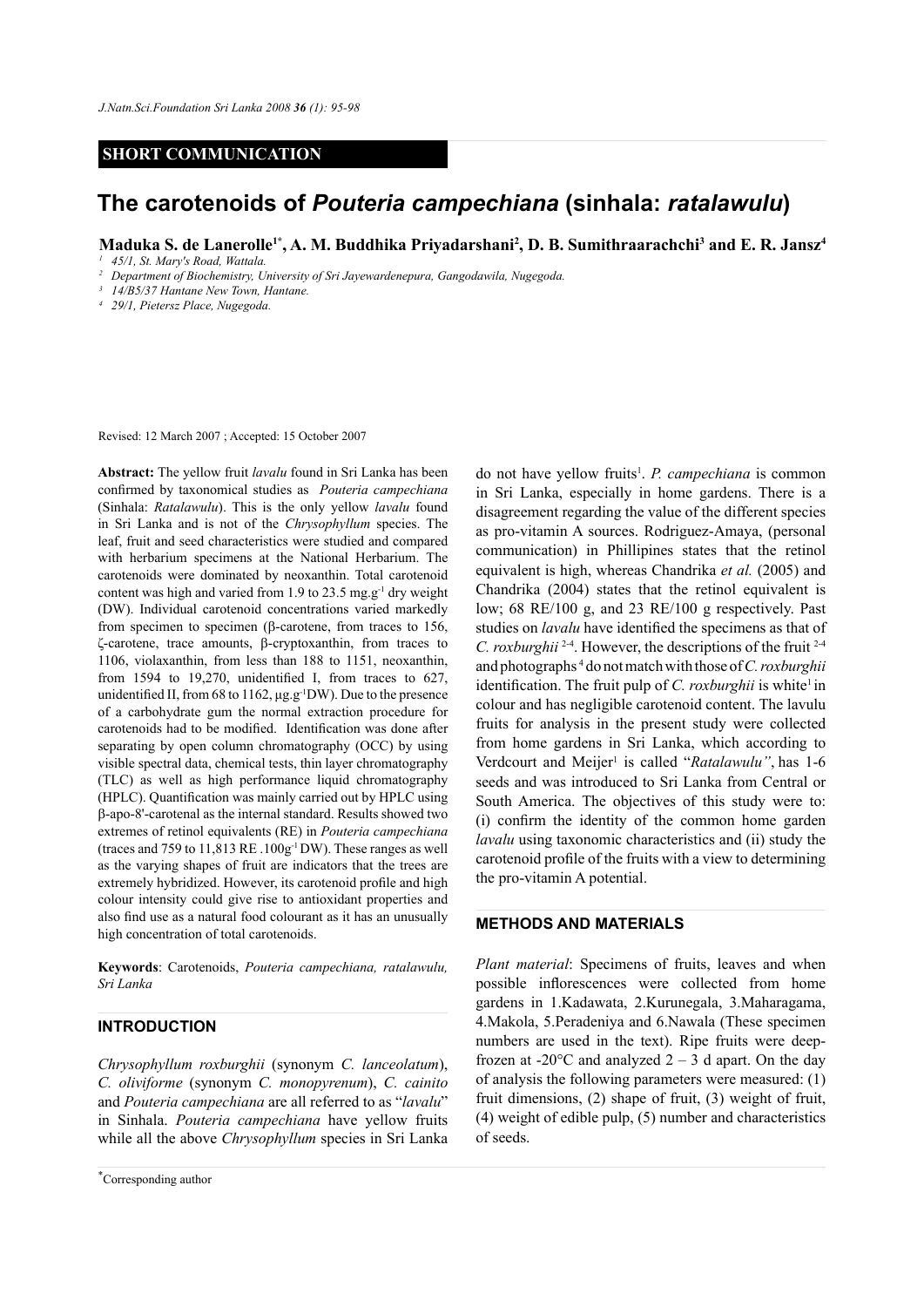*Taxonomy*: Plant specimens were examined by a phytotaxonomist for venation, shape and margin of leaf and characteristics of fruit and compared with data of Verdcourt and Meijer<sup>1</sup>, Barlow<sup>5</sup> as well as specimens in the National Herbarium, Peradeniya.

*Moisture Content*: This was determined in triplicate by freeze-drying 1g samples to constant weight. This method gave results similar to the Dean and Stark method<sup>6</sup>.

*Extraction*: Extraction of the yellow sticky fruit pulp (2-5 g) following the standard extraction procedures using cold acetone7 was difficult and filtration by suction was also difficult due to the presence of a gum. Extraction was not possible in the specimens where the content of gum was very high. The problem necessitated a modification in the extraction procedure. To dissolve the gum in water before extraction of carotenoids, a known weight (2-5 g) of the pulp was collected into a centrifuge tube and vortexed with distilled water (30 mL), followed by centrifugation (25000 rpm for 15 min). The supernatant was decanted. After mixing the pellet with water, the centrifugation was repeated depending on the extent of gum. The extent of gum in the water extract could be assessed by precipitation with acetone. The rest of the procedure was as previously described<sup>7</sup>. The carotenoids of the acetone extract was partitioned to petroleum ether containing 2 to 4% diethyl ether (diethyl ether concentration was increased due to the concentrations of the hydroxy carotenoids being high in *lavalu*3,4). Saponification was done with 10% methanolic KOH as the pulp contained fatty acid derivatives of hydroxy carotenoids as indicated by the results of preliminary open column chromatography (OCC). The petroleum ether was evaporated using a stream of nitrogen. It is to be noted that the entire carotenoid isolation, separation and identification procedures were carried out under dim light and where possible in a nitrogen atmosphere to reduce the impact of atmospheric oxygen and light and thereby preventing isomerisation and photodegradation.

*Open column chromatography (OCC)*: The extract was subject to  $MgO:$ : Celite $(1:1)$  OCC and eluted with a gradient of petroleum ether and acetone7 .

*Identification of carotenoids*: Each colour band emerging was concentrated by flushing nitrogen gas in to the sample to remove the solvent; it was then subjected to scanning by double beam spectrophotometry (Shimadzu, UV-1601 model). Identification was done by standard methods of Rodriguez-Amaya<sup>7</sup>.

*Quantification*: This was carried out by two methods, (1) the formula of Rodriguez-Amaya<sup>7</sup> using absorbance of

the isolates eluted from OCC and by (2) Reverse Phase (RP) HPLC using the internal standard β-apo-8'-carotenal.

# **RESULTS**

## **Taxonomy**

Leaves from trees where fruits were collected were compared with those of an authentic specimen of *C. roxburghii* and were observed to be different. The species was confirmed as *P. campechiana,* by comparing data of Verdcourt and Meijer<sup>1</sup>, Barlow<sup>5</sup> as well as specimens in the National Herbarium, Peradeniya.

All fruits had the orange/yellow colour typical of fruits of *P. campechiana* on the surface, as well as in the pulp. However, there were variations in fruit shape: typical pyriform, as well as mammariform, broadly globose ovoid and oblong ovoid indicating extensive hybridization as in the case of many common fruits such as papaw. Other criteria include the extent of carbohydrate gum and the number of seeds in each fruit from the same tree (e.g. 1 seed), compared to those of other trees  $(2 -$ 4 seeds). These criteria are now supported by differing carotenoid profiles of specimens from different trees.

#### **Modification of extraction procedure**

The pulp had to be extracted with water. The aqueous supernatant contained an acetone precipitable gum, which hindered filtration of the direct acetone extract. This caused a thick mat being formed enclosing the carotenoids during the normal acetone extraction. Water extraction removed the gum and subsequent acetone extraction was easy. The gum content was very high in specimens 2 and 6 (2 and multi-seeded) as evidenced by the number of water extractions needed, the poor viscosity of the water extract, and the extent of precipitation of gum from water extract by acetone (Carotenoids of samples 2 and 6 were not extracted at all without the water extraction). On adding acetone to the water extract a watery gummy precipitate was obtained which had earlier been identified as a carbohydrate gum2 .

#### **Moisture content**

Moisture content varied from 58.6 to 69.9%.

#### **Carotenoid profile**

As determined by OCC, β-carotene and β-cryptoxanthin were the only pro-vitamin A carotenoids and violaxanthin, neoxanthin, ζ-carotene, unidentified fractions I and II were non-provitamin A carotenoids. According to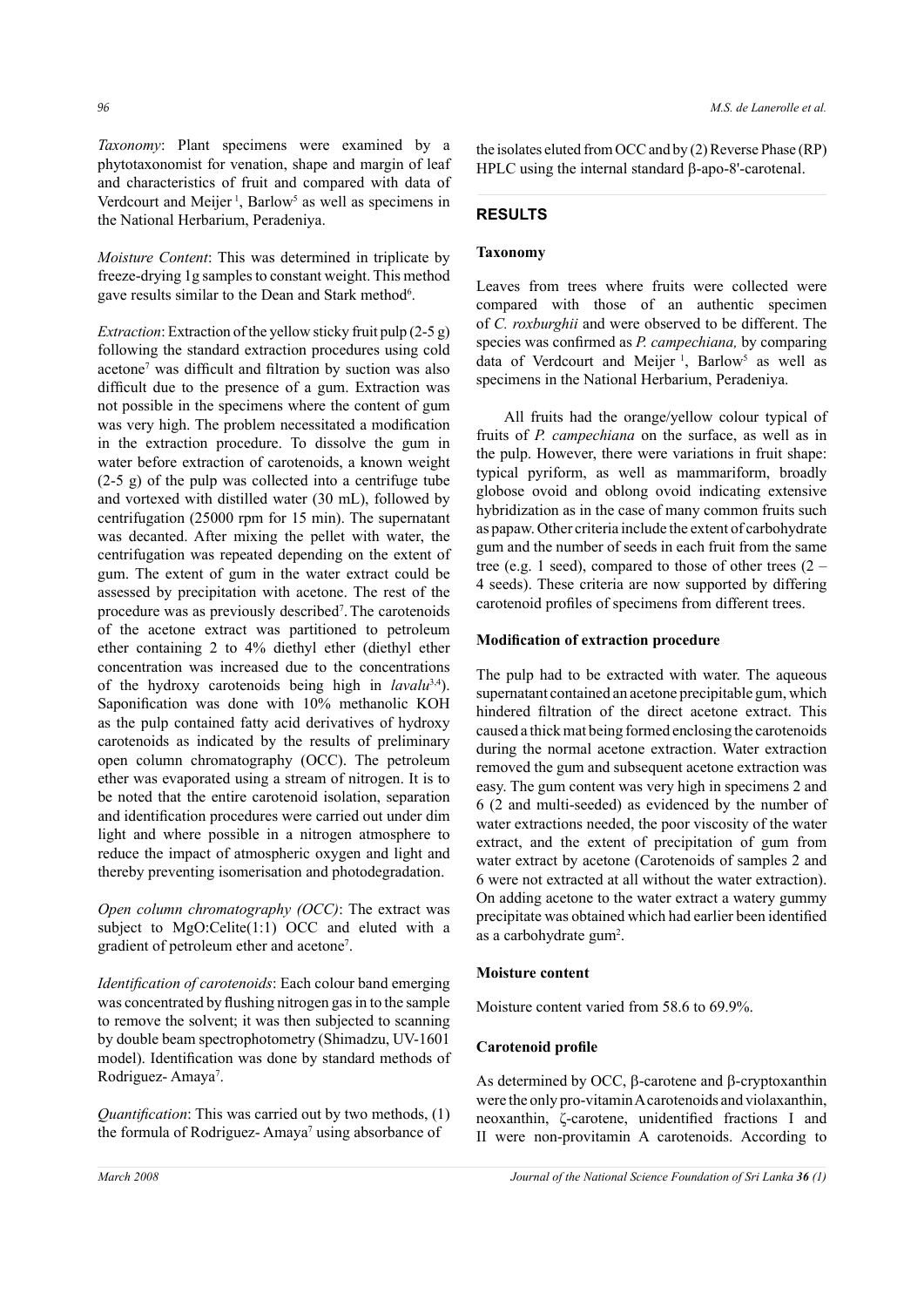| Carotenoid<br>$(\mu$ g.g- <sup>1</sup> DW) | Specimen No: |                |                     |           |                |        |
|--------------------------------------------|--------------|----------------|---------------------|-----------|----------------|--------|
|                                            |              | $\overline{c}$ | 3                   | 4         | 5              | 6      |
| <b>B-Carotene</b>                          | Tr           | Tr             | Tr                  | Tr        | 156            | Tr     |
| $\beta$ -Cryptoxanthin                     | 91           | 475            | 188*                | Tr        | 1106           | 520    |
| Violaxanthin                               | 103          | 683            |                     | 29        | 1151           | 703    |
| Neoxanthin                                 | 1594         | 8077           | 3020                | 3946      | 19,270         | 15,308 |
| Unidentified I                             | 11           | Tr             | Tr                  | Tr        | 628            | Tr     |
| Unidentified II                            | 68           | 163            | 229                 | 319       | 1162           | 572    |
| <b>C</b> -Carotene                         | ND           | ND             | ND                  | ND        | N <sub>D</sub> | ND     |
| RE.100-1gDW                                | 759          | 3962           | Not<br>calculatable | <b>Tr</b> | 11813          | 4337   |

**Table 1:** Carotenoid content and retinol equivalent (RE) of lavulu

Specimen numbers 1 to 6 is as given in text (plant material)

• Quantification was done by HPLC

Each of the 6 samples were analysed in duplicate

• ND = Not detected (ζ-carotene was not detected at 450 nm)

RE was calculated from 6 μg of β-carotene =1 μg retinol and 12 μg of β- cryptoxanthin = 1 μg retinol

• \*β-Cryptoxanthin and violaxanthin contents were added as they were co-chromatographed in sample No: 3

 $Tr = Trace$  amount

 $DW = Dry$  weight

the chromatographic behaviour on TLC, unidentified fraction I had similar chemical and TLC characteristics to that of neoxanthin but was not neoxanthin and unidentified fraction II could be β-cryptoxanthin mono epoxide, but this could not be confirmed due to impurities. Therefore unidentified fraction II was not counted in calculating RE. ζ-Carotene was not detected by HPLC at 450 nm, as its concentration was very low ( $\lambda_{\text{max}}$  of  $\zeta$ -carotene is 400 nm). Deviations, as expected were large and therefore calculation of standard deviations (SD) were not possible. RE was very variable and only specimen No: 5 had significant β-carotene content. Two samples (specimen No: 3 and 4) indicated co-chromatography of β-cryptoxanthin and violaxanthin in HPLC but OCC showed no β-cryptoxanthin in sample No:4. According to the present study β-cryptoxanthin is the only consistent contributor to the RE.

## **DISCUSSION**

Detailed taxonomic examination confirmed that the common home garden *lavalu (ratalawulu)* in Sri Lanka is *P. campechiana*. The specimens collected had 1, 2, 3 and 4 seeds, which corresponded to the 1 to 6 seed description in an authoritative source<sup>1</sup>. The variations in leaves, shape of fruits and extent of gum were seen, indicating that there may be sub-species<sup>1</sup> or hybridization. However, this has to be confirmed by DNA marker studies.

The two and multi-seeded specimens had much more gum and this brings into question the validity of the results of past studies<sup>3,4</sup> on multi-seeded types  $(5 -$ 8 seeds), which from photographs<sup>4</sup> and description<sup>3</sup> is no doubt on the same species as this study. The doubt is caused because the water extraction step to remove the gum has not been used in order to ensure complete extraction of carotenoids.

That the earlier studies<sup>2-4</sup> had not used the very rare wild species of *C. roxburghii* (which is also known as "*koholla lavalu*" due to excessive white sap) was clear from descriptions<sup>2-4</sup> and photographs<sup>4</sup>. This was confirmed by collection of a specimen of *C. roxburghii* and comparing it with herbarium specimens with respect to morphology of leaves and flowers. It was also confirmed that the fruit pulp of *C. roxburghii* was white and its fruit did not correspond to the yellow pulp shown in photographs4 . The specimens of *Pouteria campechiana* of this study corresponded to the description of Verdcourt and Meijer<sup>1</sup>. Another important difference was that the earlier study<sup>3,4</sup> found violaxanthin as the dominant carotenoid. The present study showed that neoxanthin was by far the dominant carotenoid in all specimens. This conclusion was supported by the following. (i) epoxy furanoid shift (middle peak shift by 14 nm and average shift of three peaks by 13 nm for neoxanthin (one epoxy group). A middle peak shift by 39 nm and

*Journal of the National Science Foundation of Sri Lanka* **36** (1) March 2008